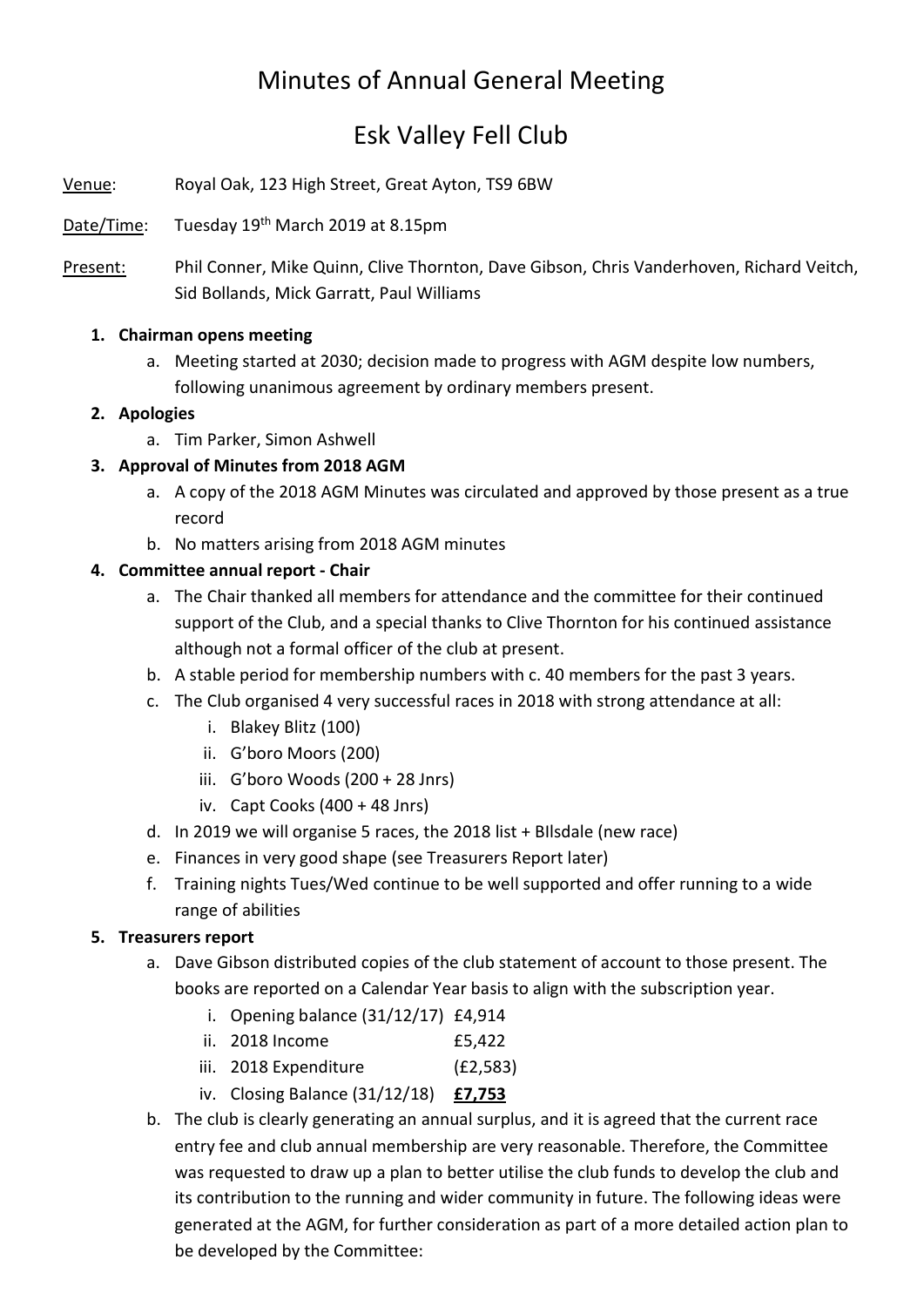- i. Website improvements
- ii. 10 yr club celebration
- iii. Race technology initial hardware/system/set-up
- iv. 'Perpetual' Race trophies for EVFC races
- v. Alternative race/series prizes (vouchers, mugs)
- vi. Donations to charity

### 6. Election of Officers (bi-annually)

- a. Chair Mike Quinn appointed; Clive (proposer), Paul (seconder)
- b. Treasurer Dave Gibson re-appointed; Mick (proposer), Phil (seconder)
- c. Secretary Phil Conner formally appointed for a further 12 months (after being filled temporarily by the Chair in 2018); Dave (proposer), Mike (seconder)

## 7. Election of Ordinary Committee (annually)

- a. Membership Secretary Simon Ashwell
- b. Welfare Officer  **Vacant**
- c. Race Co-ordinator Joint role: Bob Lilliie/ Clive Thornton
- d. Training Co-ordinator Joint role:: Mike Quinn (Tues)/ Clive Thornton (Wed)
- e. Webmaster Joint Role: Tim Parker/ Rorie McIntosh/ Rob Pollard
- f. Club Statistician Vacant (though Clive has updated the race records)
- g. Junior Coordinator Vacant
	-

## 8. Constitution

- a. No changes
- 9. Club Membership fees it was agreed that Club membership fees would remain unchanged for 2020, as below:
	- a. Currently
		- i. Senior £10
		- ii. Junior  $-$  £0.50
		- iii. England Athletics individual affiliation  $(f14) f15 (01/04/19 31/03/20)$
		- iv. England Athletics club affiliation £100 (01/04/19 31/03/20)
	- b. Effective from 1/1/2020 to 31/12/2020

## 10. Dave Parry Winter and Summer Fell Race Series

- a. The winter and summer series continue to go from strength to strength, with strong fields of runners. Focus for race organisers is on correct kit.
- b. 500 600 runners have participated in the 2018/19 race series
- c. 25p per runner goes towards prizes for each race series.
- d. 2019 Summer series prizes will be awarded at G'boro Woods Race (Dec'2019).

### 11. Race reports

a. Highlights for members in 2018 included the Cleveland Way Relay (great team effort, fab day out), High Cup Nick, and the new Bilsdale Fell Race organised by Mike Quinn which was held last weekend and proved very successful.

## 12. Member achievements

- a. Kevin Baron BGR
- b. Andy Hyde BGR
- c. Mick Garratt Mountain Trial

### 13. Club Development

a. Better user of Technology for Races